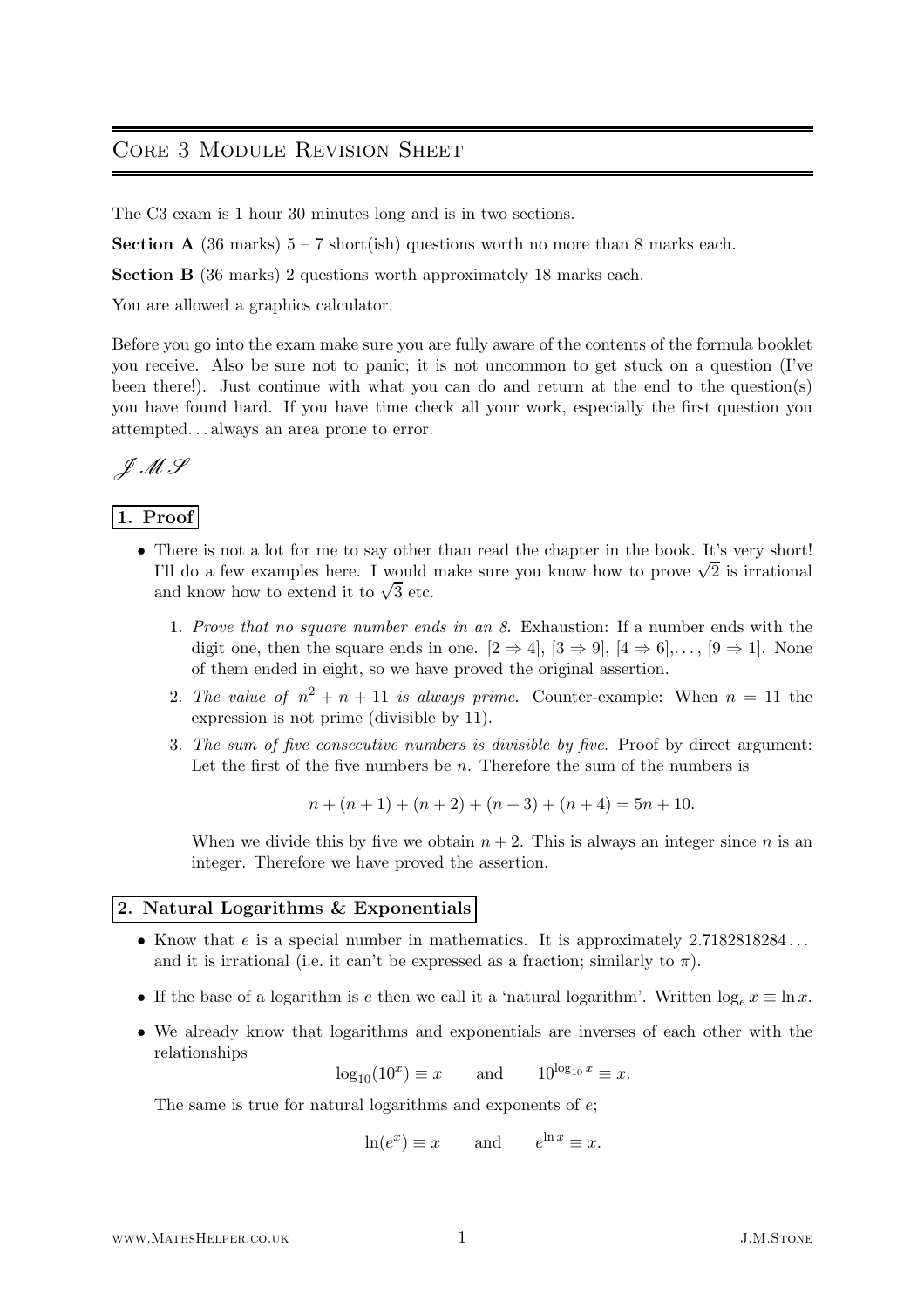• All the laws of logarithms from C2 are true for natural logarithms (e.g.  $\ln ab = \ln a + \ln b$ ). For example make a the subject of the following equation (a few steps missed out):

$$
\ln(a-1) - \ln(a+1) = b
$$

$$
\ln\left(\frac{a-1}{a+1}\right) = b
$$

$$
\frac{a-1}{a+1} = e^b
$$

$$
a(1-e^b) = 1 + e^b
$$

$$
a = \frac{1+e^b}{1-e^b}
$$

• All of the techniques covered in C2 for modelling certain experiments can also be done with natural logarithms.

 $\overline{b}$ .

$$
y = ae^{kx}
$$
  
ln y = ln(ae<sup>kx</sup>)  
ln y = kx + ln a.

So we plot ln y against x and we use the fact that the gradient is  $k$  and the y-axis intercept is ln a. Practice these questions!

## 3. Functions

- A function is a one-to-one or a many-to-one mapping. There are also many-to-many and one-to-many mappings, but these are **not** functions.<sup>1</sup> For a function, for every value you feed into the function you obtain one (and only one) value out.
- The *domain* of a function  $y = f(x)$  is all the possible values of x the function can take. For example the domain of  $y = \sqrt{x-4}$  is  $x \ge 4$ . In other words all the *inputs* the function can take.
- The *co-domain* of a function is all the possible *outputs*. That is all the possible values of  $f(x)$ . So for  $y = -x^2 + 5$  the co-domain is  $y \le 5$ . The *range* of a function is the set of all outputs actually mapped to.
- Functions are transformed as follows

| <b>FUNCTION</b> | <b>GRAPH SHAPE</b>                                                                       |  |
|-----------------|------------------------------------------------------------------------------------------|--|
| f(x)            | Normal Graph                                                                             |  |
| 2f(x)           | Graph stretched by a factor of 2 away from the $x$ -axis                                 |  |
|                 | i.e. every value of $f(x)$ in the original graph is multiplied by 2                      |  |
| f(2x)           | Graph squeezed by factor of 2 towards the $y$ -axis                                      |  |
| 3f(4x)          | Graph squeezed by factor of 4 towards the $y$ -axis followed by stretch-                 |  |
|                 | ing by a factor of 3 away from the $x$ -axis                                             |  |
| $f(x)+6$        | Graph moved vertically $up\ 6$ units                                                     |  |
| $f(x)-6$        | Graph moved vertically <i>down</i> 6 units                                               |  |
| $f(x+4)$        | Graph moved 4 units to the <i>left</i>                                                   |  |
| $f(x-6)$        | Graph moved 6 units to the right                                                         |  |
| $f(x-6)+9$      | Graph translated 6 units to the <i>right</i> and 9 units $up$ . This is a trans-         |  |
|                 | (change in $x$ )<br>lation and can be expressed as $\binom{6}{0}$ where<br>change in $y$ |  |
| $-t(x)$         | Graph reflected in the $x$ -axis                                                         |  |
|                 | Graph reflected in the $y$ -axis                                                         |  |

<sup>1</sup>See top of page 23 to see how to see what type of mapping a graph is; think about horizontal and vertical lines.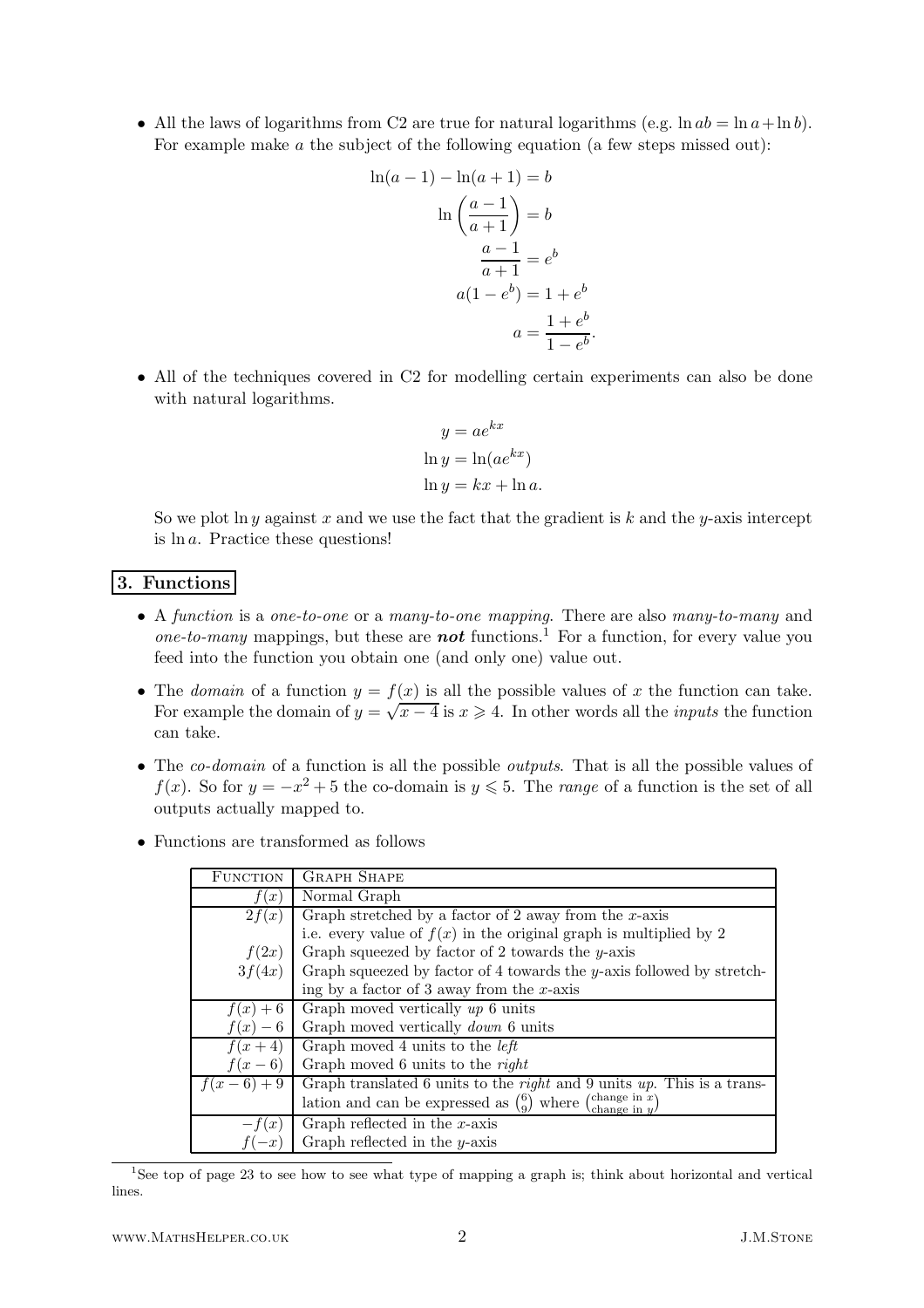- When faced with compound transformations it sometimes matters which order you carry out the transformations. In the example of  $2f(x-3)$  it doesn't matter because you end up with the same result both ways. However with  $f(2x + 10)$  you get a different result depending on the order you carry out the slide of 10 left and compression towards the  $y$ -axis. In this case you should do the *opposite* of what you expect. You do the slide first and then the compression.
- If  $f(x) = f(-x)$  then the function is called an *even* function. An even function is one where the  $y$ -axis is a line of symmetry. Examples are

$$
f(x) = \cos x
$$
 since  $f(-x) = \cos(-x) = \cos x = f(x)$ ,  
\n $g(x) = x^2 + 1$  since  $g(-x) = (-x)^2 + 1 = x^2 + 1 = g(x)$ .

• If  $-f(x) = f(-x)$  then the function is called an *odd* function. An odd function is one where the function is unchanged if you rotate it  $180°$  around the point  $(0,0)$ . Examples are

$$
f(x) = \sin x
$$
 since  $f(-x) = \sin(-x) = -\sin x = -f(x)$ ,  
\n $g(x) = x^3$  since  $g(-x) = (-x)^3 = -x^3 = -g(x)$ .

- Note that  $f(g(x))$  is not usually the same as  $g(f(x))$ . For example if  $f(x) = x^2$  and  $g(x) = x + 1$  then  $f(g(x)) = f(x + 1) = (x + 1)^2 = x^2 + 2x + 1$ . Contrast this with  $g(f(x)) = g(x^2) = x^2 + 1.$
- Sometimes you will be asked to describe a quadratic of the form  $ax^2 + bx + c$  in terms of  $f(x) = x^2$ . It is often useful to *complete the square*. Very quickly I will go through a couple of examples of how to do this:

$$
x^2 + 10 \Rightarrow \text{Clearly just } f(x) + 10.
$$
  
\n
$$
x^2 + 6x + 10 \Rightarrow \text{Complete square to get } (x+3)^2 - 9 + 10 = (x+3)^2 + 1 \text{ so it is}
$$
  
\n
$$
f(x+3) + 1, \text{ which is the translation } \begin{pmatrix} -3 \\ 1 \end{pmatrix} \text{ of } x^2.
$$
  
\n
$$
2x^2 + 16x + 1 \Rightarrow \text{Complete square to get } 2(x+4)^2 - 31 \text{ so it is } 2f(x+4) - 31,
$$
  
\nwhich is a stretch of factor 2 away from the *x*-axis, followed by  
\na translation  $\begin{pmatrix} -4 \\ -31 \end{pmatrix}$  of  $x^2$ .

• To find the inverse of a function you swap round the x and the y and make y the subject again. This will be the inverse of the original function. Its graph will be the reflection of the original in the line  $y = x$ . For example find the inverse of  $y = \sqrt{x^3 + 2}$  gives

$$
y = \sqrt{x^3 + 2}
$$
  $\Rightarrow$   $x = \sqrt{y^3 + 2}$   $\Rightarrow$   $y = \sqrt[3]{x^2 - 2}$ .

- A function only has an inverse if it is a one-to-one mapping. If the original function is a many-to-one function (e.g.  $y = x^2$  or any of the trig functions) you must restrict its domain to make it a one-to-one mapping (e.g. for  $y = x^2$  restrict domain to  $x \ge 0$ ). See example 3.9 on page 43 for an excellent exposition on how the domain and co-domain are related between a function and its inverse.
- The trig functions all have inverses if we restrict the domain. The conventional restrictions to allow inversion are

| FUNCTION     | 100MATN                                        | DOMAIN                                               |
|--------------|------------------------------------------------|------------------------------------------------------|
| $y = \sin x$ | $-90^{\circ} \leqslant x \leqslant 90^{\circ}$ | $-\frac{\pi}{2} \leqslant x \leqslant \frac{\pi}{2}$ |
| $y = \cos x$ | $0^{\circ} \leqslant x \leqslant 180^{\circ}$  | $0 \leqslant x \leqslant \pi$                        |
| $y = \tan x$ | $-90^{\circ} \leqslant x \leqslant 90^{\circ}$ | $\frac{\pi}{6} \leqslant x \leqslant 7$              |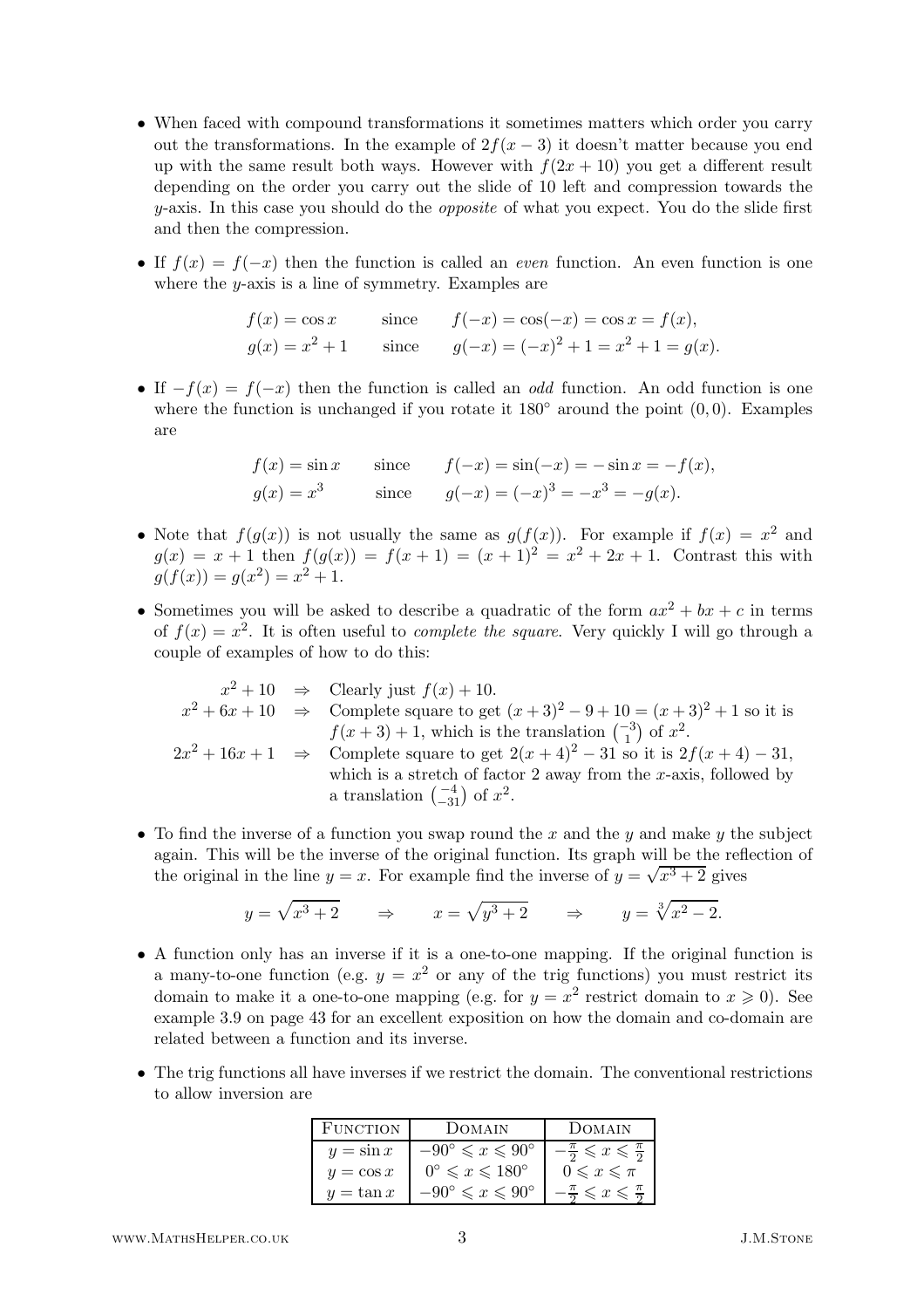• The modulus function you have met before. It makes everything you put into it positive. For example  $|4| = 4$  and  $|-6| = 6$ . The best way of handling equations/inequalities involving the modulus function is to graph the left and right sides of the equation/inequality and find the intersects by way of solving the equations. For example solve  $x+3 \geq 2x+1$ . First plot both to find



Then we solve  $x+3 = 2x+1$  to find  $x = 2$  and solve  $x+3 = -2x-1$  to find  $x = -\frac{4}{3}$  $\frac{4}{3}$ . Putting this all together and by looking at the graph we find the overall solution is  $-\frac{4}{3} \leq x \leq 2$ .

## 4. Techniques For Differentiation

## Chain Rule

• The chain rule is incredibly important! It states that

$$
\frac{dy}{dx} = \frac{dy}{du} \times \frac{du}{dx}.
$$

This seems obvious from the way that differentials are written, but remember that they should not be thought of as fractions. It can be applied as follows to the example  $y =$  $(x^4+x)^{10}$ . Let  $u=x^4+x$ , so

$$
y = u^{10}
$$

$$
u = x4 + x
$$

$$
\frac{dy}{du} = 10u9
$$

$$
\frac{du}{dx} = 4x3 + 1.
$$
Therefore 
$$
\frac{dy}{dx} = \frac{dy}{du} \times \frac{du}{dx} = 10u9 \times (4x3 + 1) = 10(4x3 + 1)(x4 + x)9
$$

• The above method works all the time but it is a little slow. You will notice the general result that if  $y = [f(x)]^n$  then  $\frac{dy}{dx} = n[f(x)]^{n-1} \times f'(x)$ . So we can just write down the answer to similar problems. For example if  $y = (3x^2 + 1)^5$  then  $\frac{dy}{dx} = 30x(3x^2 + 1)^4$ .

.

#### Product Rule

• Know that when  $y = u \times v$  (where u and v are functions of x) we can differentiate it using the product rule. It states that

$$
\frac{dy}{dx} = u\frac{dv}{dx} + v\frac{du}{dx}.
$$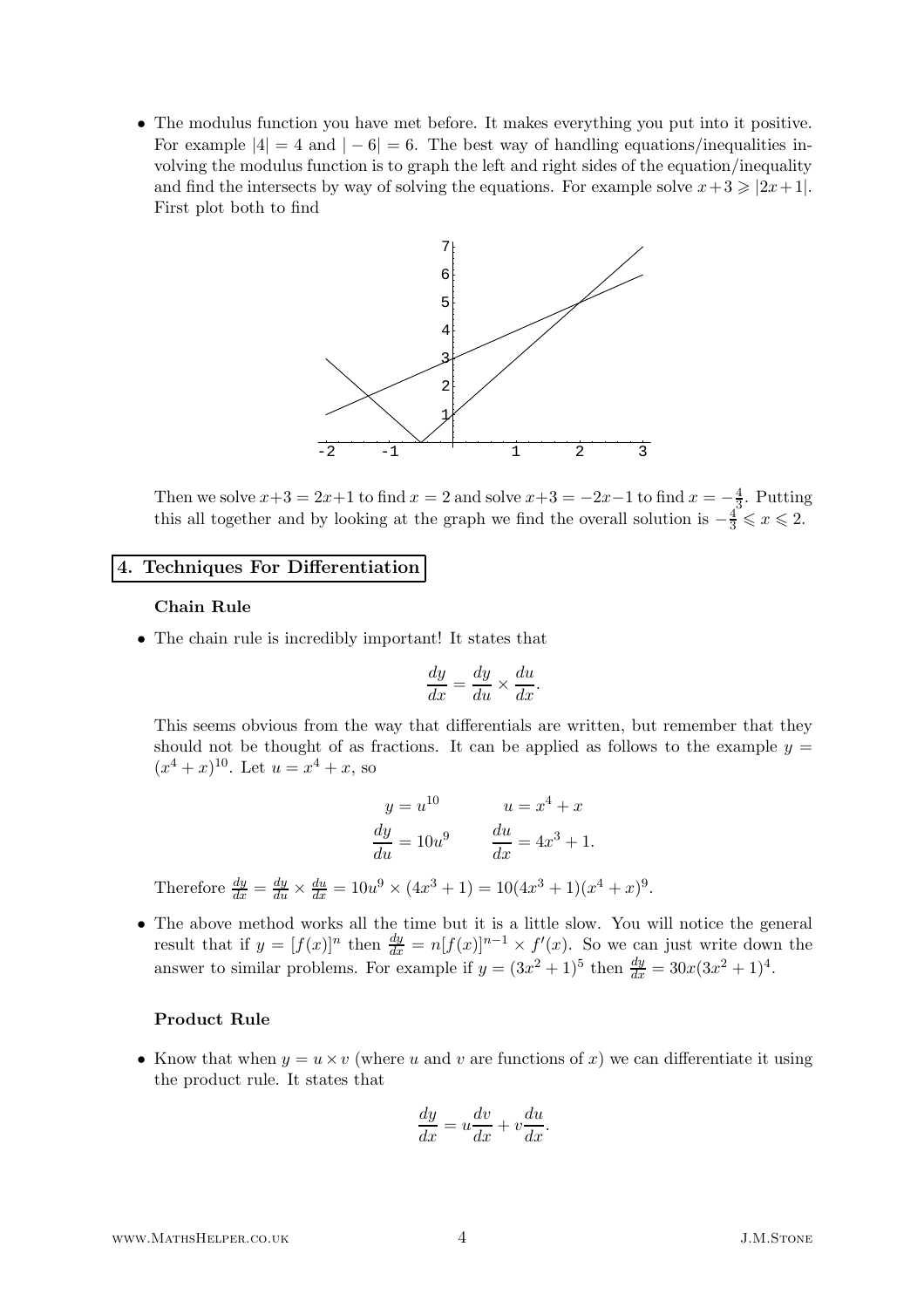For example if  $y = x^2(x^3 - 1)^3$  then

$$
\frac{dy}{dx} = [2x \times (x^3 - 1)^3] + [x^2 \times 3(x^3 - 1)^2 \times 3x^2]
$$
  
=  $2x(x^3 - 1)^3 + 9x^4(x^3 - 1)^2$   
=  $x(x^3 - 1)^2[2(x^3 - 1) + 9x^3]$   
=  $x(x^3 - 1)^2(11x^3 - 2)$ .

#### Quotient Rule

• Very similar to the product rule is the quotient rule. It is used for functions of the form  $y = \frac{u}{v}$ . It states

$$
\frac{dy}{dx} = \frac{v\frac{du}{dx} - u\frac{dv}{dx}}{v^2}.
$$

For example differentiating  $y = \frac{x^3}{x^2 + 1}$  $\frac{x^3}{x^2+1}$  gives

$$
\frac{dy}{dx} = \frac{(x^2+1) \times 3x^2 - x^3 \times 2x}{(x^2+1)^2} \frac{x^2(x^2+3)}{(x^2+1)^2}.
$$

### Trigonometric Functions

• When using radians we can differentiate the trigonometric functions. The results are as follows:

$$
y = \sin x \qquad \qquad y = \cos x \qquad \qquad y = \tan x
$$
  

$$
\frac{dy}{dx} = \cos x, \qquad \qquad \frac{dy}{dx} = -\sin x, \qquad \qquad \frac{dy}{dx} = \sec^2 x.
$$

One can derive the third result from the other two using the quotient rule and that  $\tan x \equiv \frac{\sin x}{\cos x}$  $\frac{\sin x}{\cos x}$ .

• You can also use these results along with the chain rule to differentiate functions like the following;  $y = \sin(x^2 + 1)$  by letting  $u = x^2 + 1$  and  $y = (\tan x)^{10}$  by letting  $u = \tan x$ .

$$
y = \sin(x^2 + 1)
$$
  $y = (\tan x)^{10}$   
\n $\frac{dy}{dx} = 2x \cos(x^2 + 1)$ ,  $\frac{dy}{dx} = 10 \sec^2 x (\tan x)^9$ .

#### Implicit Differentiation

• Given a function in the form  $y = f(x)$  we can differentiate it. Implicit differentiation allows us to differentiate a function without making  $y$  the subject first. It uses the chain rule that

$$
\frac{d f(y)}{dx} = \frac{d f(y)}{dy} \times \frac{dy}{dx}.
$$

So all you do is differentiate the y bits with respect to y and then multiply by  $\frac{dy}{dx}$ . For example differentiate  $y^4 + x^4 = \sin y$  with respect to x. This gives

$$
4y^3\frac{dy}{dx} + 4x^3 = \cos y\frac{dy}{dx} \qquad \Rightarrow \qquad \frac{dy}{dx} = \frac{4x^3}{\cos y - 4y^3}.
$$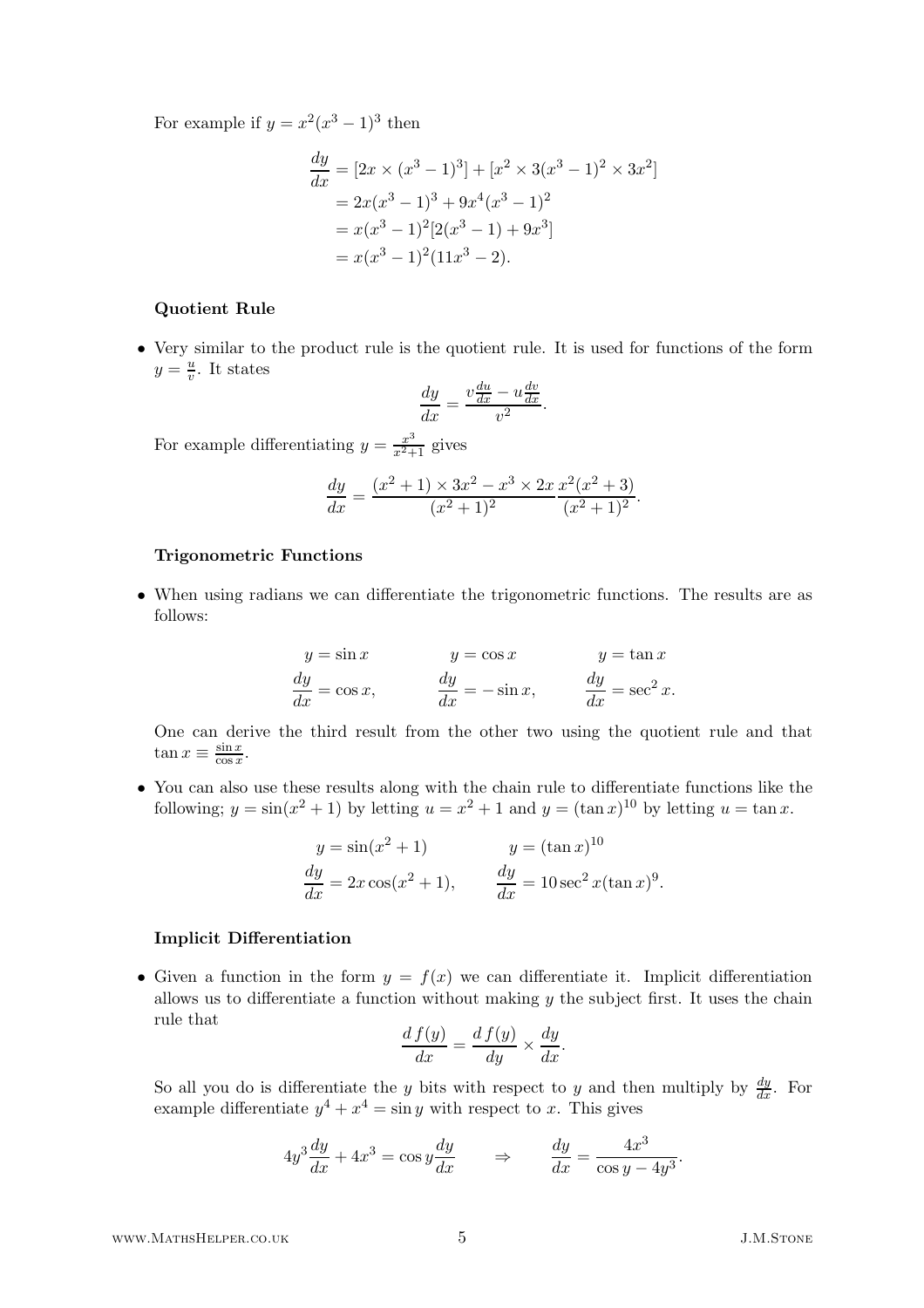• Another example; find all the stationary points on the curve  $x^2 + y^2 + xy = 3$ . Differentiating w.r.t.  $x$  we find

$$
2x + 2y\frac{dy}{dx} + y + x\frac{dy}{dx} = 0 \qquad \Rightarrow \qquad \frac{dy}{dx} = -\frac{2x + y}{2y + x}.
$$

Stationary points are where  $\frac{dy}{dx} = 0$  so solve

$$
0 = -\frac{2x + y}{2y + x} \qquad \Rightarrow \qquad y = -2x.
$$

Substituting this back into the original equation we find

$$
x^{2} + (-2x)^{2} + x(-2x) = 3 \qquad \Rightarrow \qquad x = \pm 1 \qquad \Rightarrow \qquad \text{Points are } (1, -2) \text{ and } (-1, 2).
$$

# 5. Techniques For Integration

## Integration by Substitution

• Integration by substitution is a way of integrating by replacing the variable given to you (usually x) and replacing it by another (usually  $u$ ). These days the substitution you are to use is given to you in the exam, but practice will get you better at spotting what to substitute (usually the most complicated term in the integration or the denominator of a fraction). For example  $\int x^3(x^4+1)^7 dx$  we should use  $u = x^4 + 1$ .

$$
\int x^3 (x^4 + 1)^7 dx \qquad u = x^4 + 1
$$
  
= 
$$
\int x^3 u^7 dx \qquad \frac{du}{dx} = 4x^3
$$
  
= 
$$
\int x^3 u^7 \frac{du}{4x^3} \qquad \frac{du}{4x^3} = dx
$$
  
= 
$$
\frac{1}{4} \int u^7 du
$$
  
= 
$$
\frac{u^8}{32} + c = \frac{(x^4 + 1)^8}{32} + c.
$$

We have effectively "used and abused" u to help us to get the answer. (NOTE: I have been very sloppy in the above integration because I have mixed my  $x$  and  $u$  variables; you shouldn't really do this, but it makes the process of conversion clearer.)

• When dealing with definite integrals we need to also convert the limits of the integration and there is no need to convert back to  $x$  at the end since all definite integrals are merely numbers. For example

$$
\int_{3}^{4} 2x\sqrt{x^{2} - 4} dx \qquad u = x^{2} - 4 \qquad x = 3 \Rightarrow u = 5
$$
  
= 
$$
\int_{5}^{12} 2x u^{1/2} \frac{du}{2x} \qquad \frac{du}{dx} = 2x \qquad x = 4 \Rightarrow u = 12
$$
  
= 
$$
\int_{5}^{12} u^{1/2} du \qquad \frac{du}{2x} = dx
$$
  
= 
$$
\left[\frac{2}{3}u^{3/2}\right]_{5}^{12}
$$
  
= 20.3 (3sf).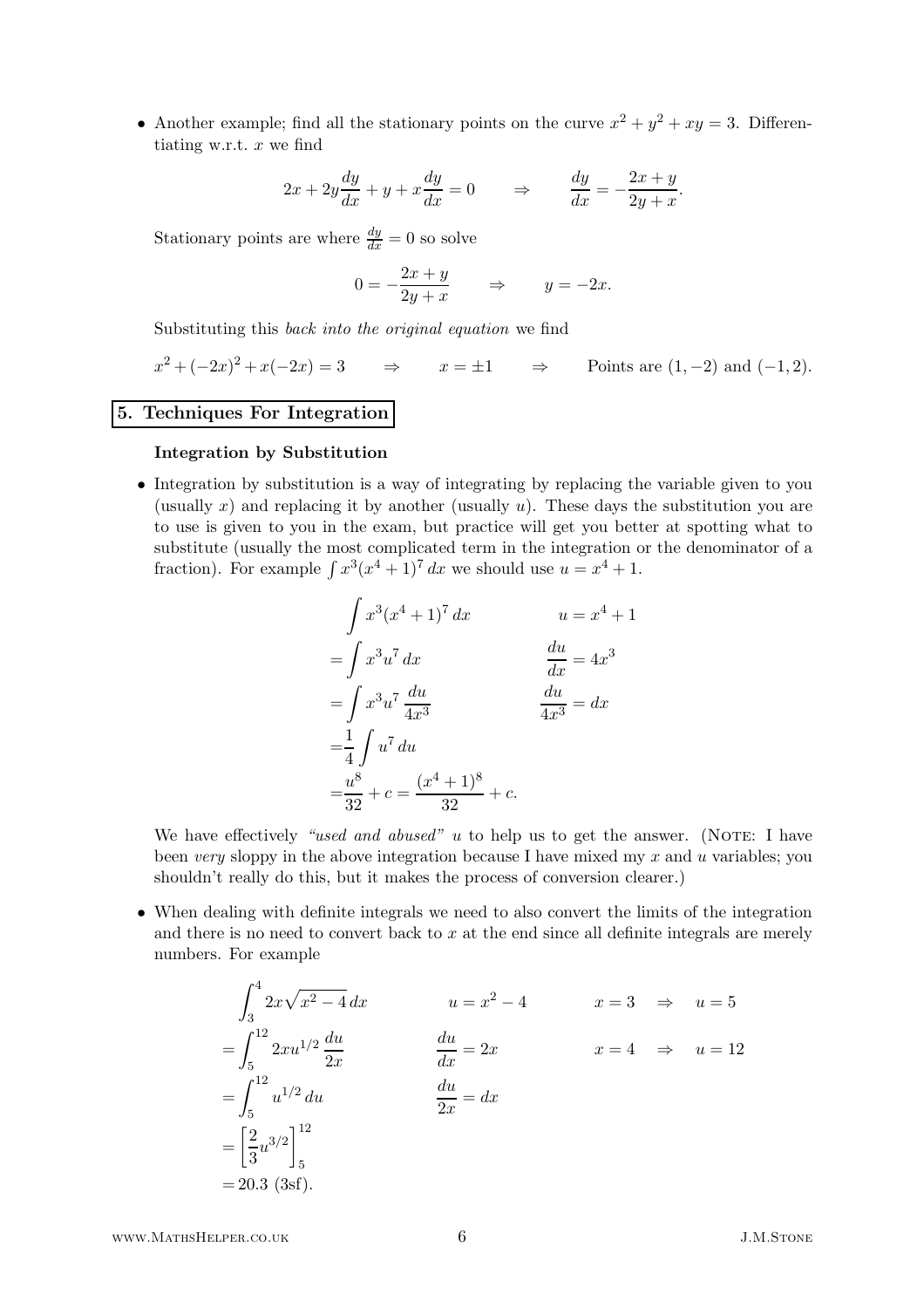## Exponentials

- Know the result  $\int e^{ax} dx = \frac{1}{a}e^{ax} + c$ .
- We know that if  $y = e^{f(x)}$  then  $\frac{dy}{dx} = f'(x)e^{f(x)}$ . Therefore by reversal we find

$$
\int f'(x)e^{f(x)} dx = e^{f(x)} + c.
$$

For example<sup>2</sup>

$$
\int x^3 e^{x^4} dx = \frac{1}{4} \int 4x^3 e^{x^4} dx = \frac{1}{4} e^{x^4} + c.
$$

## Integrals with Logarithms

- Know that  $\int \frac{1}{x}$  $rac{1}{x} dx = \ln x + c.$
- We know that if  $y = \ln(f(x))$  then  $\frac{dy}{dx} = \frac{f'(x)}{f(x)}$  $\frac{f(x)}{f(x)}$ . Therefore by reversal we find

$$
\int \frac{f'(x)}{f(x)} dx = \ln |f(x)| + c.
$$

For example<sup>3</sup>

$$
\int \frac{x^3}{x^4 + 1} dx = \frac{1}{4} \int \frac{4x^3}{x^4 + 1} dx = \frac{1}{4} \ln|x^4 + 1| + c.
$$

#### Integrals with Trigonometric Functions

• Know the results

$$
\int \cos ax \, dx = \frac{1}{a} \sin ax + c \quad \text{and} \quad \int \sin ax \, dx = -\frac{1}{a} \cos ax + c.
$$

- Always be on the look out for integrals involving a mixture of trigonometric functions. These are usually handled by means of a substitution. For example  $\int \cos x (\sin x)^7 dx$  is best handled by  $u = \sin x$  to give  $\frac{1}{8}(\sin x)^8 + c$ .
- Also know the useful results (all derived from reverse chain rule)

$$
\int f'(x)\cos f(x) dx = \sin f(x) + c \quad \text{and} \quad \int f'(x)\sin f(x) dx = -\cos f(x) + c.
$$

For example  $\int x^3 \cos(x^4) dx = \frac{1}{4}$  $\frac{1}{4}\sin(x^4) + c.$ 

## Integration by Parts

• When an integral is made up of two 'bits' then we can sometimes use integration by parts. It states

$$
\int u \frac{dv}{dx} dx = uv - \int v \frac{du}{dx} dx.
$$

<sup>&</sup>lt;sup>2</sup>This could also have been evaluated (more slowly) by a substitution of  $u = x^4$  which would then have reduced to  $\int x^3 e^{x^4} dx = \frac{1}{4} \int e^u du = \frac{1}{4} e^{x^4} + c.$ 

<sup>&</sup>lt;sup>3</sup>Again, this could also have been evaluated by the substitution  $u = x^4 + 1$ .